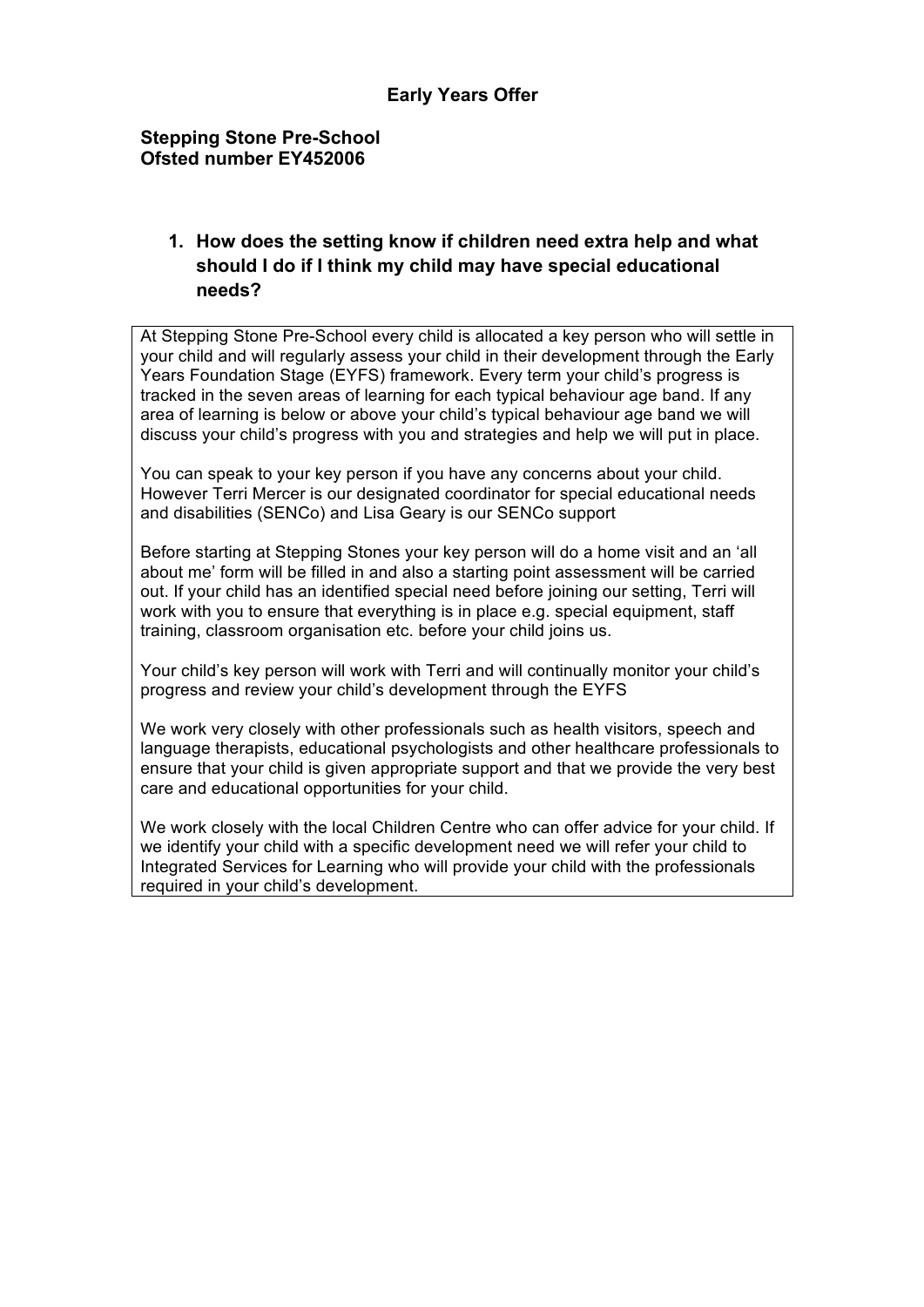# **2. How will the setting staff support my child?**

All children in our setting have a learning journey which has your child's 'all about me', your child's starting point, observations, assessments and typical behaviour tracker. Your child's key person will develop a strong attachment with your child, which will start with a home visit; and we will work with you to ensure your child is happy and settled at Stepping Stone Pre-school

Our curriculum is based on a theme each half term and adult led craft activities are planned around that theme. We also have adult led planning which is based around the individual child and observations are planned using the 'what next' from your child's unique child report.

Our main room is set out to reflect our children's interests and cover all seven areas of learning e.g. Home corner, literacy, mathematics, art and craft, mark making, small world and construction. Our corridor area encourages messy play e.g. painting, play dough, sand, water. We have an outside play area, which is in a park area. We make use of this area by going on nature walks and exploring the environment.

We have two members of staff, Terri Mercer and Lisa Geary, who are specialist SENCo, having a wide range of experience helping children with different needs.

If your child has a specific learning need then your child will be assessed using the Individual Assessment of Early Learning and Development (IEALD) to see which areas of development your child needs help with. Your key person and Terri (SENCo) will then put a SEN support plan in place to help your child to develop in their specific area of learning. Terri will work to ensure that you are closely involved at all stages of your child's SEN support plan and targets and strategies are used to help your child at school and at home. We will also liaise with a wide range of professionals and use their strategies and targets to support your child.

We will work closely with other professionals for any child on an Education, Health and Care plan and these children may receive educational needs funding to support their specific need.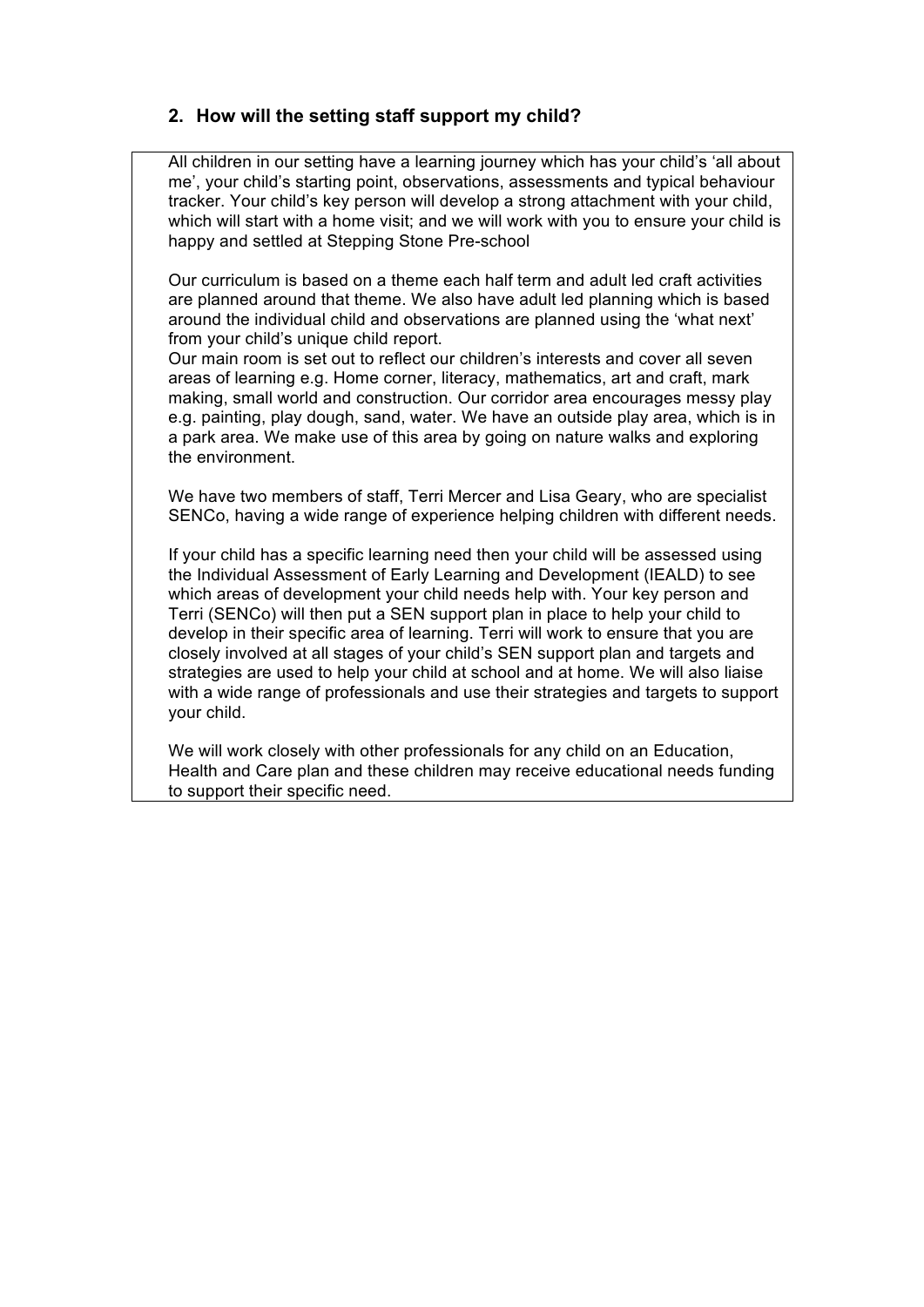### **3. How will I know how my child is doing?**

At Stepping Stones we are happy to give regular feedback on your child's progress via daily verbal reports. We are always happy to discuss your child's progress informally at the setting or by telephone or e-mail.

At the end of every term we will review your child's progress via observations and assessments and will track your child's progress on their typical behaviour tracking sheet, which is in their learning journals. Each half term you will receive your child's unique child report showing your child's progress. If your child starts with us at the age of two we will also give you your child's two year old check.

We have termly parent consultations where your key person with show you your child's learning journey and discuss your child's development and any concerns they may have.

For children with a specific developmental need we will have review meetings every 6 weeks to discuss progress of targets on their SEN support plan and to either continue with plan or set new targets. We will also review IEALD's every six weeks. Any reports or visits from other professionals are shared with the parents.

At Stepping Stone Pre-School we have parent week every term, where you can stay and play with your child, see how your child is getting on and what activities they enjoy and friendships they have made.

We are happy to have regular formal meeting with you to discuss your child's progress, depending on your child's level of need, and these can be arranged with your key person.

There are many formal ways of communicating about your child's progress but nothing is better than an informal chat at the end of a session, so please always speak to any of our staff about any concerns.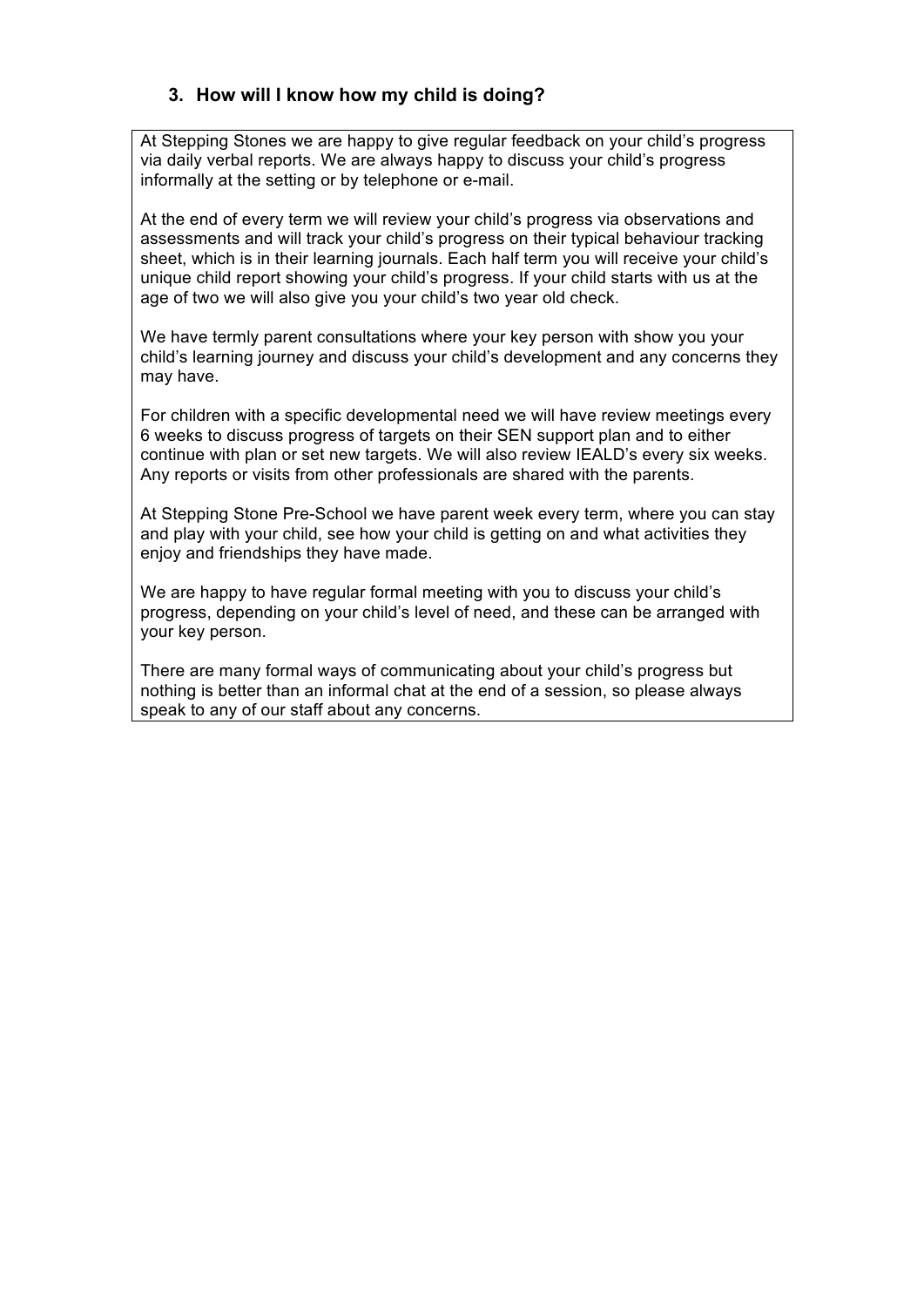### **4. How will the learning and development provision be matched to my child's needs?**

All staff at Stepping Stone are dedicated to providing children in our care with a caring, stimulating and child initiated learning environment. Children in our setting are encouraged to explore independently and to make choices. Through the EYFS we will observe and assess your child. We will track your child's progress and then plan their learning and development around our observations by including it in our adult led activities and observations.

We have visual timetables for those children with speech and language difficulties. We are flexible with the routine of the setting but have specific time based events which take place within a session such as self-registration at the start of the session, rolling snack time half way through session and carpet time at the end of a session. These are reflected in our visual timetables.

We work closely with other professionals and will follow their advice on how to support your child's particular needs. The SENCo will ensure that training is accessed for staff, where possible, to support your child's learning. SEN support plans are, where possible, used in our curriculum planning. We have regular meetings every six weeks with parents to discuss their child's plan and to set new targets. We will support your child's learning by providing resources and differentiating any activity to your child's needs so that all children can take part in that activity.

### **5. What support will there be for my child's overall wellbeing?**

At Stepping Stone Pre-school we ensure that we have a welcoming and positive environment for all children. All staff pride themselves in being positive role models and have a positive approach to all children's learning. We have an environment which is safe and secure and have a variety of equipment and resources for all age groups in our setting from 2-4 year olds. We provide snack in our setting and cater for all allergies and dietary needs. A sheet with the children's dietary needs and allergies are on display for all staff to see.

We will involve other professionals (e.g. health visitors, speech therapists) to ensure that we support your child in all areas of their development. We will support you and your child with toilet training, and any issues regarding eating, sleeping etc. Stepping Stone Pre-school is fully equipped with changing mats and child toilet seats.

Stepping Stones has policies to help support your child's wellbeing which all staff are aware and use in their everyday practise.

If your child has any specific medical needs our staff will undergo any training for example epi pen training and we will administer any medication prescribed by a hospital paediatrician or GP.

We have a behaviour management policy which outlines the procedures used at Stepping Stone Pre-school, however, if specialist help is required to manage behaviour we will request the support of the inclusion development officer (IDO) employed by the local authority.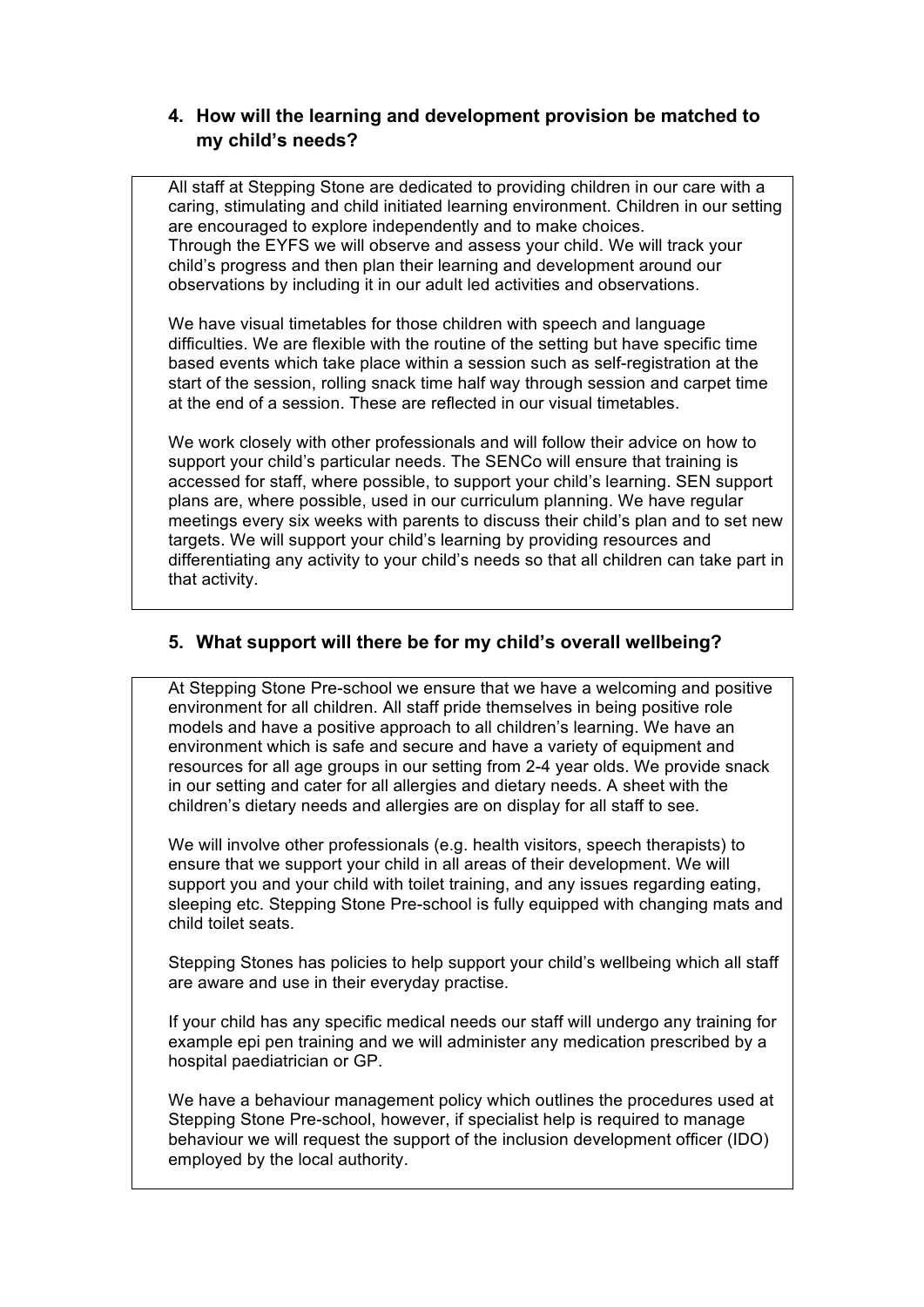All Stepping Stone Staff have a positive approach to all children's individual learning and development and are sensitive to their needs. We have a strong emphasis on providing a caring environment, and this is supported through various strategies such as one to one support. Any unwanted behaviour and the testing of boundaries is often part of growing up, and we will work closely with you to put strategies in place to support and enhance your child's positive behaviours.

Any child who has educational needs funding will have a designated person who will work one to one with the child to support their learning.

### **6. What specialist services and expertise are available at or accessed by the setting?**

At Stepping Stone Pre-School we have a very good link with our local children's centre and we work with a wide range of agencies such as educational psychologists, speech and language therapists, health visitors etc. We work closely with the family support workers at the children centre attending Common Assessment Framework (CAF) meetings etc. when required. Staff whose key children have a Team Around the Family (TAF) work closely with the other professionals to support the family and will attend the TAF meetings along with the SENCo.

Our staff are often on training to support their role as early year's practioners and go on any training courses to support children with a specific SEN need.

We also have a good relationship with the local feeder school, and this will make the process of moving to a new setting much easier for your child. Staff will go with the children to the local school on the visit day with all reception children. We also arrange transition visits from other schools our children are going to and will arrange for the teachers to visit the children in our setting. Any information about any child with a specific need is passed on to the feeder school and any support is given to the school to make your child's transition a happy one.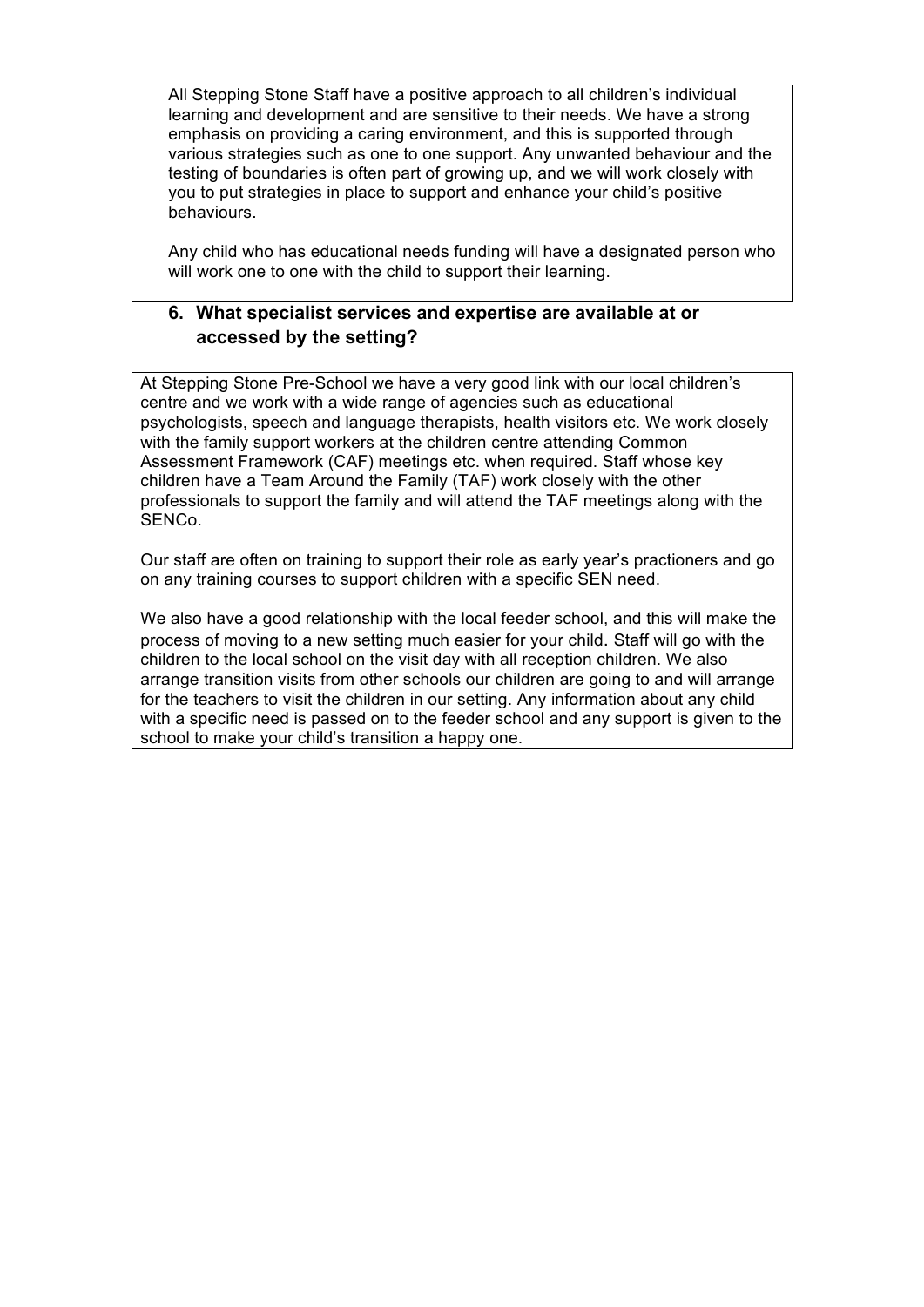# **7. What training and/or experience do the staff, supporting children with SEND, have?**

The majority of our staff have a lot of experience with working with children with special needs. Majority of our staff have level 3 qualification, one member of staff is training for her level 3 and one member of staff has her foundation degree.

One member of our staff has been trained in British sign language and has used her knowledge to support individual children.

All staff are trained on the Wellcom speech and language programme and we use this resource to support children with speech and language difficulties. Our SENCo Lisa Geary has four years' experience supporting children with a wide range of educational needs.

We have weekly staff meetings where safeguarding and SEND children are discussed so all staff aware of any issues and strategies in place for those children.

Lisa attends regular SENCo Cluster meetings.

The majority of our staff have experience working with outside agencies and professionals to help your child's development.

#### **8. How will my child be included in activities outside the setting?**

At Stepping Stones with have regular trips to the park where we go on nature walks or walk over to the playground equipment. We involve all our children and provide support i.e. buggies if needed.

Every Summer we have a sponsored treasure hunt around the park where parents are involved taking their children.

Your child will benefit from all activities outside the setting and full risk assessments will be carried out. Any medication or specialist equipment will go with the child.

We will discuss your child's needs with you to ensure they can be included. You will not be required to accompany your child on park visits. However, if you are unhappy about your child going to the park, you would be welcome to come too.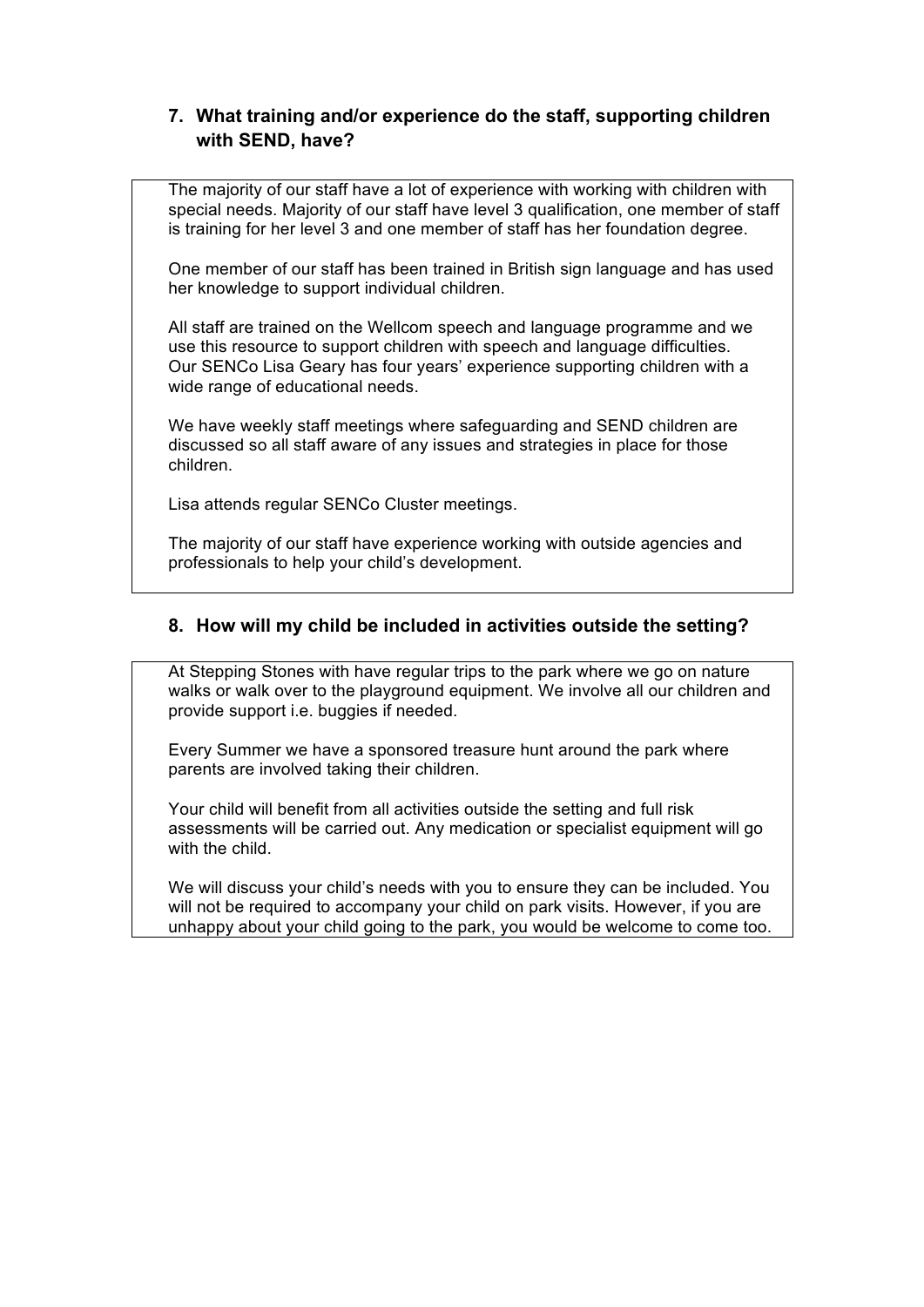# **9. How will I be involved in discussions about and planning for my child's learning and development?**

Your child's key person will discuss your child's needs during an arranged home visit. We have termly parent's evenings where you are able to see your child's learning journey and discuss any concerns.

For our older children, 3-4 year old, they take home Weatherby bear for the evening or weekend. He has a diary and you are able to write an entry which will be read out on Weatherby's return to school.

Our Nursery children take home on a weekly basis a firm foundation game, letter of the week sheet, a library book for parents to read to them and a first reading book to encourage early reading skills.

We welcome any parental feedback and encourage parents to tell us what their child has been doing at home.

Your child's key person and SENCo will also attend Team around the Family meetings which are carried out regularly.

If outside professionals come in to see your child we will try to organise a meeting at the end of that visit for a brief discussion. If this is not possible then any reports will be copied and given to you.

Stepping Stone Pre-School will always obtain parental consent before we refer your child to any outside agencies.

# **10.How accessible is the building / environment?**

Stepping Stone Pre-school's environment is very accessible and meets the current disability regulations.

We don't have any stairs in our building.

All toys, equipment and activities are at a child's level and are age appropriate.

Our garden is all on one level. Our main playground is a fenced off area of a car park which is tarmac but we do have access to the surrounding park area of grass, trees, pond and playground equipment.

We have a disabled toilet with wheelchair access.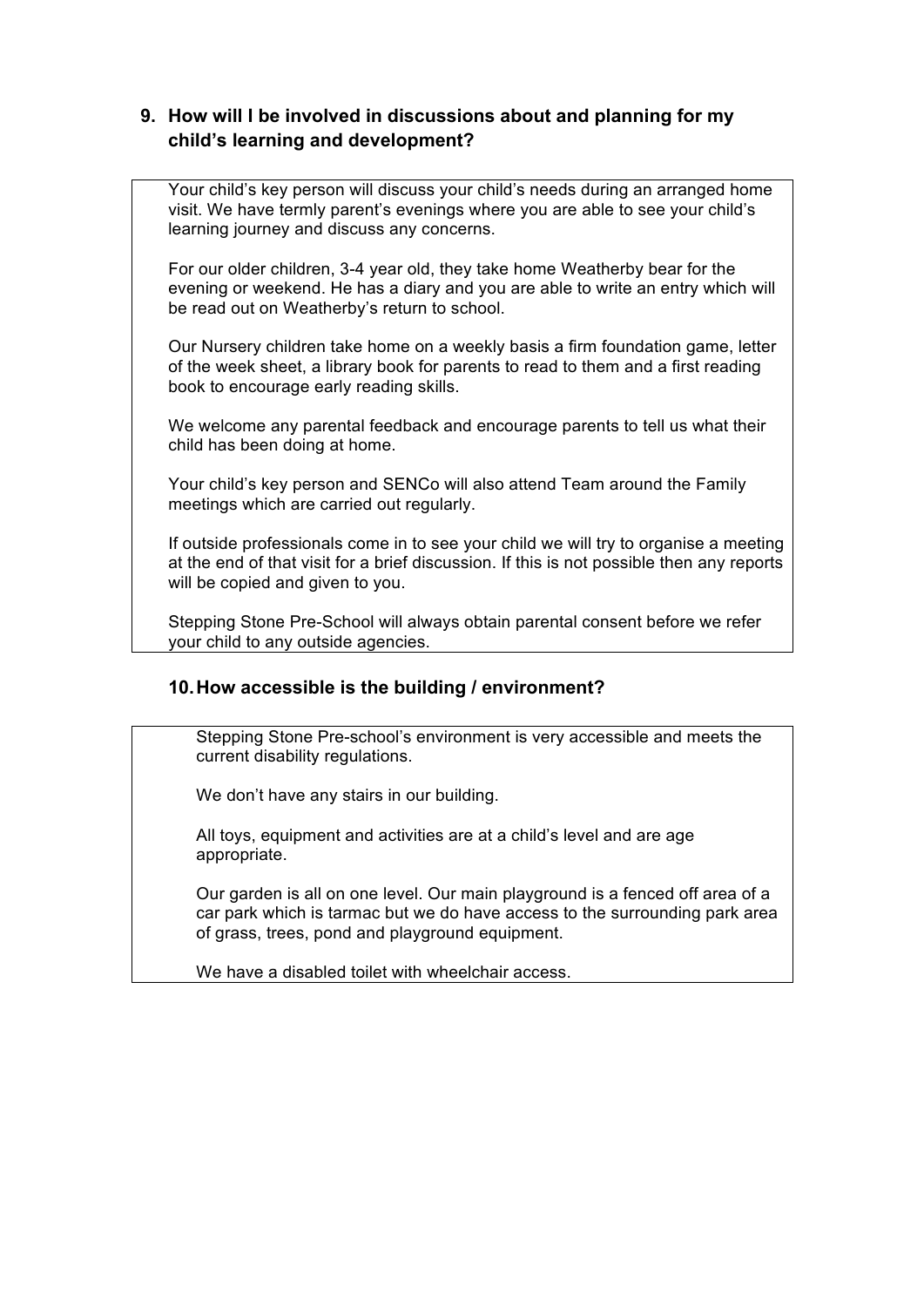# **11.How will the setting prepare and support my child with transitions between home, settings and school?**

Before starting at Stepping Stone Pre-school a toddler starter session will be organised at Stepping Stone Pre-School for you and your child to attend prior to their start date. You will meet your child's key person and a home visit will be arranged. Starter packs along with a Stepping Stones bag will be given to the parent.

We will carry out the pre-arranged home visit so your key person and another member of staff can meet your child in their home environment. The key person will fill in 'All about me' form and starting point questionnaire.

If your child receives care from any other setting (e.g. another pre-school/nursery or a child minder) we will work with them by sharing learning journeys on a termly basis.

On your child's first day their key person will be there to settle your child. If your child has problems with settling in your key worker will work with you to ensure you child settles happily.

When it is time for your child to leave Stepping Stone Pre-school for another nursery or reception we will contact the new setting and invite them to visit your child at Stepping Stone Pre-School. During this visit the teacher from the school will meet and play with your child and discuss their development and progress. For children with SEN the SENCo will visit the school to discuss the child's needs and arrange further visits.

# **12.How will [the setting's] resources be used to support children's special educational needs?**

We will discuss with parents before their child's starts if there is any specialist equipment or toys needed to support their child. All equipment and toys are moveable and can be made accessible. They are also age and stage appropriate. We will either seek to borrow or purchase any specific equipment needed for a specific need.

Stepping Stone Pre-school has a high staff/child ratio, so your child will receive plenty of adult support. We also have a range of resources and strategies in place to support children with a range of needs e.g. we have visual timetables (using photographs and symbols) these are used with speech and language delay or if English is a second language.

We have weekly staff meetings to discuss any child's short and long term needs. Each child has a key person and our SENCo will support any child's needs.

We take advice from our IDO to ensure our setting provides for all children's needs.